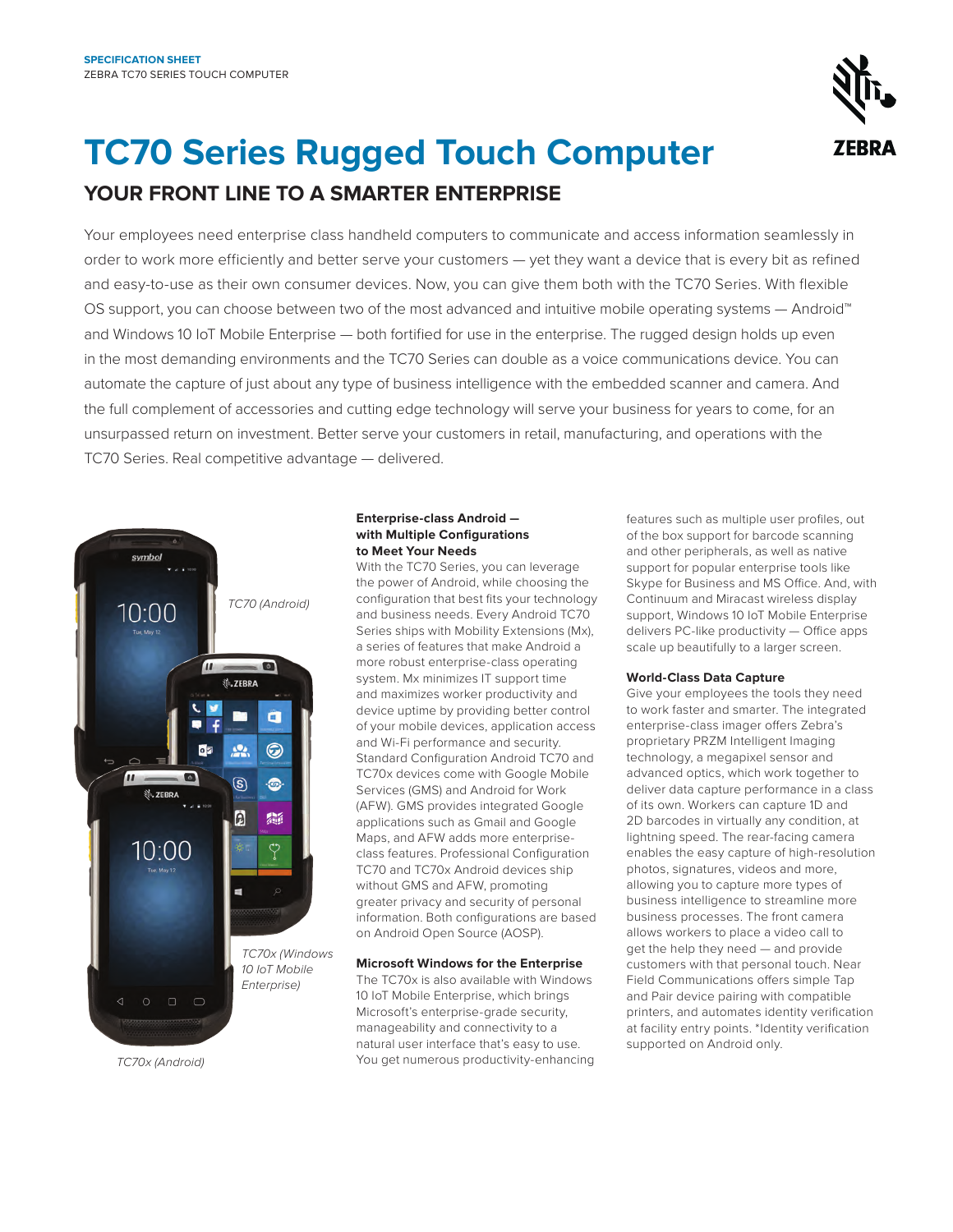#### **Maximum Data Entry Flexibility with an Industry Leading Dual Mode Touch Panel**

Let your users choose their preferred data input pair: finger and gloved finger or finger and stylus — ideal for crisp signature capture. The intelligent display automatically adjusts as needed, unlike competitive devices that require setting adjustments every time the user switches data input method. And the large 4.7 in. display takes the capacitive touch experience to the next level — it works even if it's wet. \*Glove support and dual mode touch panel are available on Android only.

### **Comprehensive Audio Functionality for a New Level of Voice Flexibility**

With up to four times the loudness of popular smartphones and noise cancelling technology, the TC70 Series provides crystal clear audio on both ends of every call. Android models support Workforce Connect Pushto-Talk Express to give workers walkie-talkie style voice communications right out of the box. Windows 10 IoT Mobile Enterprise offers integrated support for Skype for Business\*. The result? A highly collaborative workforce that can respond instantly to customer needs. \*Skype for Business Voice requires Zebra WLAN infrastructure for optimal performance.



# **Mobility DNA**

Every strand of your Android mobility platform is simpler with Zebra's Mobility DNA. That's because, from the start, you have the industry's

most comprehensive suite of mobility must-haves to accelerate your solution. More off-the-shelf end-user apps, more robust administration utilities and easier

app development. Purpose built for the enterprise, Mobility DNA makes ease, confidence and value intrinsic to your investment and our full line of Android mobile computers.

### **Rugged and Ready for All-day Every Day Enterprise Use**

The TC70 Series is ready for the demands of everyday life in the business world, tested and proven to operate reliably after multiple 6 ft./1.8 m drops to concrete and 2,000 consecutive 3.2 ft./1 m tumbles in our punishing tumble test. With IP65 and IP67 sealing, you get a device that is dust-tight and can survive complete immersion in water, making it ideal for use in the retail backroom, warehouse floor, in outdoor shopping areas or outside on a receiving dock. The Corning Gorilla Glass touch panel and scanner exit window bring a new level of durability to two of the most vulnerable components.

# **A Robust Accessory Family to Meet Any Enterprise Need**

The comprehensive family of accessories includes a snap-on magnetic stripe reader for mobile payment, a Bluetooth mobile payment device for magnetic stripe and Chip and PIN, a holster, a hand strap, a snap-on trigger handle and more, allowing you to easily meet the needs of many different types of users performing many different types of tasks.<sup>1</sup> And multi-slot battery chargers and the unique ShareCradle — a multi-slot cradle that can accommodate the TC70 Series and future Zebra devices — make backroom management easy and cost effective.

# **THE TC70 SERIES — THE PROFESSIONAL GRADE DEVICE FOR THE ENTERPRISE.**

**For more information, visit [www.zebra.com/](http://www.zebra.com/tc75series)tc70series or access our global contact directory at [www.zebra.com/contact](http://www.zebra.com/contact)**

#### **Boost efficiency and customer service with the TC70 Series in:**

#### **Retail**

- Associates:
- − Price checks − Inventory checks
- − Item locator
- − Price changes/ price audits
- − Line busting
- − Assisted selling
- − Product comparison − Electronic coupons
- (mobile phone displays)
- − Market research
- − Store inventory transfers
- − Gift registry lookup
- − Financial/loyalty applications
- − Click and mortar/ catalogue orders − Training
- 
- Mobile payment • Inventory
- management
- Voice
- communications
- Managers: − Workforce management
- − Planogram management
- − Promotion compliance
- − Merchandising

#### **Manufacturing**

- Asset management
- Building maintenance
- Supervisor/manager tasks:
- − Workforce management
- − Supplier management
- − Management of customer data
- − Management of product information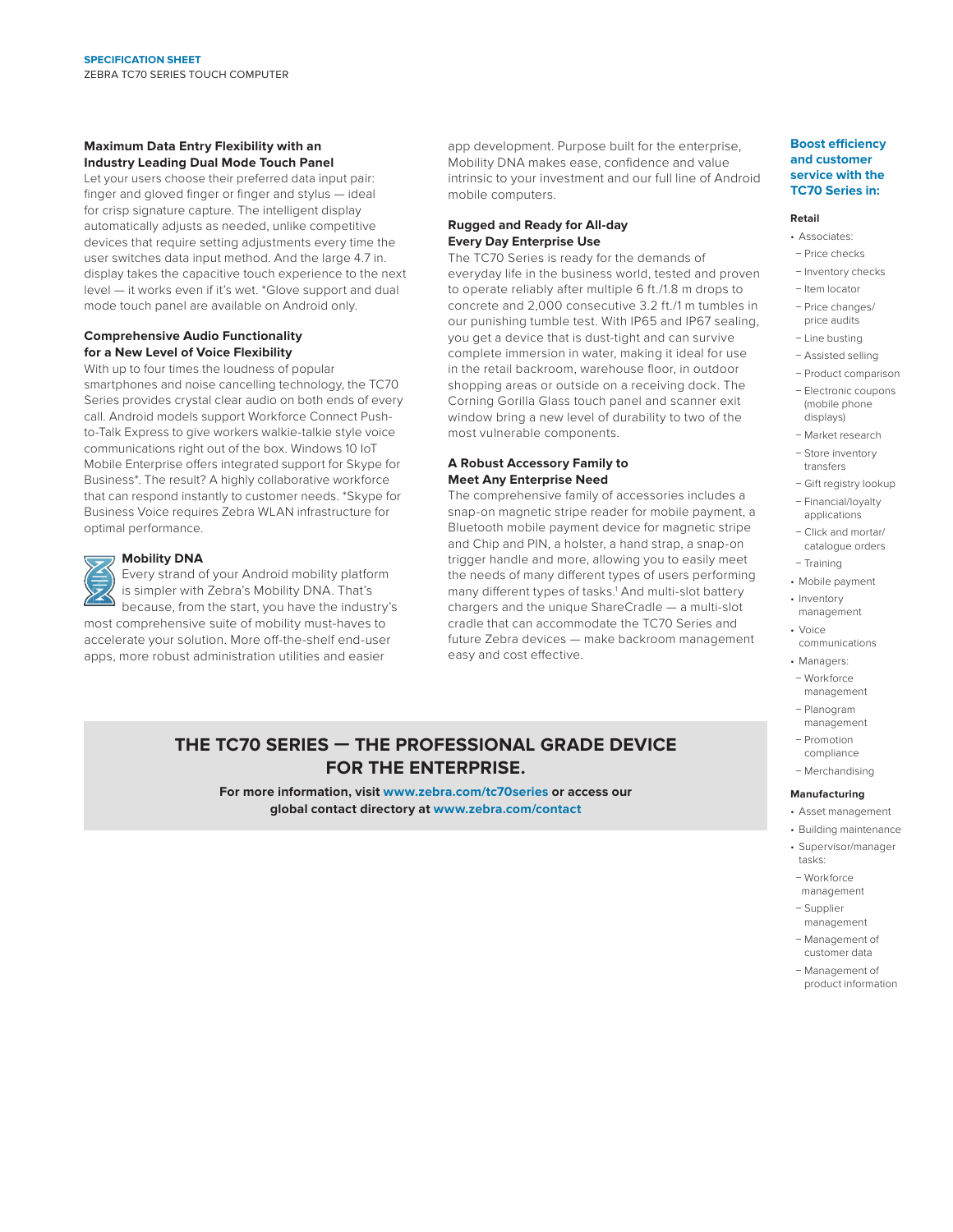# **TC70 Series Specifications**

| PHYSICAL CHARACTERISTICS           |                                                                                                                                                                                                              |  |
|------------------------------------|--------------------------------------------------------------------------------------------------------------------------------------------------------------------------------------------------------------|--|
| <b>Dimensions</b>                  | 6.3 in. L x 3.3 in. W x 1.1 in. D<br>161 mm L x 84 mm W x 28 mm D                                                                                                                                            |  |
| Weight                             | 13.3 oz./376 g                                                                                                                                                                                               |  |
| Display                            | 4.7 in. High Definition (1280 x 720); exceptionally bright,<br>outdoor viewable; optically bonded to touch panel                                                                                             |  |
| <b>Imager Window</b>               | Corning Gorilla Glass                                                                                                                                                                                        |  |
| <b>Touch Panel</b>                 | Dual mode capacitive touch with stylus, finger<br>or gloved fingertip input (conductive stylus sold<br>separately) <sup>2</sup> ; Corning Gorilla Glass                                                      |  |
| <b>Backlight</b>                   | LED backlight                                                                                                                                                                                                |  |
| Power                              | PowerPrecision/PowerPrecision+3: Improved<br>battery technology for longer cycle times and<br>real-time visibility into battery metrics for better<br>battery management. Li-Ion 3.7 V, 4620 mAh             |  |
| <b>Expansion Slot</b>              | TC70: User accessible MicroSD with 32GB SDHC and<br>up to 64GB SDXC<br>TC70x: User accessible MicroSD with 32GB SDHC and<br>up to 128GB SDXC                                                                 |  |
| Network<br>Connections             | USB 2.0 OTG High Speed (host and client); WLAN                                                                                                                                                               |  |
| <b>Notification</b>                | Audible tone; multi-color LEDs; vibration                                                                                                                                                                    |  |
| Keypad                             | On-screen keypad; Enterprise Keyboard                                                                                                                                                                        |  |
| <b>Voice and Audio</b>             | Three microphone support with noise cancellation;<br>vibrate alert; speaker; Bluetooth wireless headset<br>support                                                                                           |  |
| <b>PERFORMANCE CHARACTERISTICS</b> |                                                                                                                                                                                                              |  |
| <b>CPU</b>                         | TC70: 1.7 GHz dual core processor<br>TC70x Android-M: 1.8 GHz hex core 64 bit processor<br>(Snapdragon 650)<br>TC70x Windows 10 IoT Mobile Enterprise: 1.8 GHz hex<br>core 64 bit processor (Snapdragon 808) |  |
| <b>Operating System</b>            | TC70: Android 5.1 Lollipop with Zebra's Mobility<br>Extensions (Mx)<br>TC70x: Android 6.0 Marshmallow with Mx or Windows<br>10 IoT Mobile Enterprise                                                         |  |
| Memory                             | TC70: 1 GB RAM / 8 GB Flash pSLC<br>TC70x: 2 GB RAM / 16 GB Flash pSLC                                                                                                                                       |  |
| <b>USER ENVIRONMENT</b>            |                                                                                                                                                                                                              |  |
| Operating Temp.                    | -4° F to 122° F/-20° C to 50°C                                                                                                                                                                               |  |
| <b>Storage Temp.</b>               | 40° F to 158° F/-40° C to 70° C                                                                                                                                                                              |  |
| Humidity                           | 5% to 85% non-condensing                                                                                                                                                                                     |  |
| <b>Drop Specification</b>          | 6 ft./1.8 m drop to concrete across full operating<br>temperature range, 8 ft./2.4 m drop to concrete at<br>room temperature per MIL-STD 810G                                                                |  |
| <b>Tumble Specification</b>        | 2,000 3.2 ft./1.0 m tumbles; meets and exceeds IEC<br>tumble specifications                                                                                                                                  |  |
| Sealing                            | IP65 and IP67 per applicable IEC sealing<br>specifications                                                                                                                                                   |  |
| Vibration                          | 4 g's PK Sine (5 Hz to 2 kHz); 0.04g2/Hz Random (20<br>Hz to 2 kHz); 60 minute duration per axis, 3 axis                                                                                                     |  |

| <b>USER ENVIRONMENT (CONTINUED)</b>                                                                                                                              |                                                                                                                                                                                                                                                                                                                                                                                                                                                                                                                                                                                                                                        |  |
|------------------------------------------------------------------------------------------------------------------------------------------------------------------|----------------------------------------------------------------------------------------------------------------------------------------------------------------------------------------------------------------------------------------------------------------------------------------------------------------------------------------------------------------------------------------------------------------------------------------------------------------------------------------------------------------------------------------------------------------------------------------------------------------------------------------|--|
| <b>Thermal Shock</b>                                                                                                                                             | -40° F to 158° F/-40° C to 70° C rapid transition                                                                                                                                                                                                                                                                                                                                                                                                                                                                                                                                                                                      |  |
| Electrostatic<br><b>Discharge</b><br>(ESD)                                                                                                                       | +/-15kVdc air discharge<br>+/-8kVdc direct discharge<br>+/-8kVdc indirect discharge                                                                                                                                                                                                                                                                                                                                                                                                                                                                                                                                                    |  |
| <b>AUDIO</b>                                                                                                                                                     |                                                                                                                                                                                                                                                                                                                                                                                                                                                                                                                                                                                                                                        |  |
| High quality speaker phone with up to 108 dB SPL volume; wireless (Bluetooth)<br>headset support; PTT headset support <sup>4</sup> ; handset/ speakerphone modes |                                                                                                                                                                                                                                                                                                                                                                                                                                                                                                                                                                                                                                        |  |
|                                                                                                                                                                  | <b>INTERACTIVE SENSOR TECHNOLOGY (IST)</b>                                                                                                                                                                                                                                                                                                                                                                                                                                                                                                                                                                                             |  |
| <b>Light Sensor</b>                                                                                                                                              | Automatically adjusts display backlight brightness                                                                                                                                                                                                                                                                                                                                                                                                                                                                                                                                                                                     |  |
| <b>Motion Sensor</b>                                                                                                                                             | 3-axis accelerometer for dynamic screen orientation                                                                                                                                                                                                                                                                                                                                                                                                                                                                                                                                                                                    |  |
| <b>DATA CAPTURE<sup>5</sup></b>                                                                                                                                  |                                                                                                                                                                                                                                                                                                                                                                                                                                                                                                                                                                                                                                        |  |
| Scanning                                                                                                                                                         | SE4750 imager (1D and 2D); extraordinary range:<br>Scan range - Code 39 barcode:<br>20 Mil: 1.8 in. to 32.0 in./4.5 cm to 81.3 cm<br>3 Mil: 3.1 in. to 5.6 in./7.9 cm to 14.2 cm                                                                                                                                                                                                                                                                                                                                                                                                                                                       |  |
| Camera                                                                                                                                                           | Rear - 8 MP autofocus; f/2.4 aperture (TC70 and<br>TC70x Windows 10 IoT Mobile Enterprise)<br>Rear - 13MP autofocus (TC70x Android-M)<br>Front - 1.3 MP fixed focus (TC70/TC70x)                                                                                                                                                                                                                                                                                                                                                                                                                                                       |  |
| <b>NFC</b>                                                                                                                                                       | ISO 14443 Type A, B and F <sup>6</sup> ; FeliCa, and ISO 15693<br>cards. P2P mode and Card Emulation via UICC<br>and Host                                                                                                                                                                                                                                                                                                                                                                                                                                                                                                              |  |
| <b>WIRELESS LAN</b>                                                                                                                                              |                                                                                                                                                                                                                                                                                                                                                                                                                                                                                                                                                                                                                                        |  |
| Radio                                                                                                                                                            | TC70: IEEE 802.11a/b/g/n/d/h/i/k/r<br>TC70x Android: IEEE 802.11a/b/g/n/d/h/i/r/ac<br>TC70x Windows 10 IoT Mobile Enterprise:<br>IEEE 802.11a/b/g/n/d/h/i/w/ac                                                                                                                                                                                                                                                                                                                                                                                                                                                                         |  |
| <b>Data Rates</b>                                                                                                                                                | <b>TC70</b><br>5GHz: 802.11a/n - up to 150 Mbps;<br>2.4GHz: 802.11b/g/n - up to 72.2 Mbps<br><b>TC70x Android</b><br>5GHz: 802.11a/n/ac - up to 866.7 Mbps;<br>2.4GHz: 802.11b/g/n - up to 144.4 Mbps<br>TC70x Windows 10 IoT Mobile Enterprise<br>5GHz: 802.11a/n/ac - up to 866.7 Mbps;                                                                                                                                                                                                                                                                                                                                              |  |
|                                                                                                                                                                  | 2.4GHz: 802.11b/g/n - up to 300 Mbps                                                                                                                                                                                                                                                                                                                                                                                                                                                                                                                                                                                                   |  |
| <b>Operating Channels</b>                                                                                                                                        | TC70: Chan 1 - 13 (2412 - 2472 MHz); Chan 36 - 165<br>(5180 - 5825 MHz); Channel Bandwidth: 20, 40 MHz<br>TC70x: Chan 1 - 13 (2412 - 2472 MHz), Chan 36 - 165<br>(5180 - 5825 MHz); Channel Bandwidth: 20, 40, 80 MHz<br>Actual operating channels/ frequencies depend on<br>regulatory rules and certification agency                                                                                                                                                                                                                                                                                                                 |  |
| Security and<br>Encryption                                                                                                                                       | TC70: WEP (40 or 104 bit); WPA/WPA2 Personal (TKIP,<br>and AES); WPA/WPA2 Enterprise (TKIP, and AES) -<br>EAPTTLS (PAP, MSCHAP, MSCHAPv2), EAP-TLS,<br>PE APv0-MSCHAPv2, PE APv1-EAP-GTC, EAP Fast<br>and LEAP<br>TC70x Android: WEP (40 or 104 bit); WPA/WPA2<br>Personal (TKIP, and AES); WPA/WPA2 Enterprise (TKIP,<br>and AES) - EAP TTLS (PAP, MSCHAP, MSCHAPv2), EAP-<br>TLS, PEAPvO-MSCHAPv2, PEAPv1-EAP-GTC and LEAP<br>TC70x Windows 10 IoT Mobile Enterprise: WEP (40<br>or 104 bit); WPA/WPA2 Personal (TKIP, and AES);<br>WPA/WPA2 Enterprise (TKIP, and AES) - EAPTTLS<br>(MSCHAPv2), EAP-TLS, PE APv0-MSCHAPv2, FIPS DIM |  |

*Continued on next page*